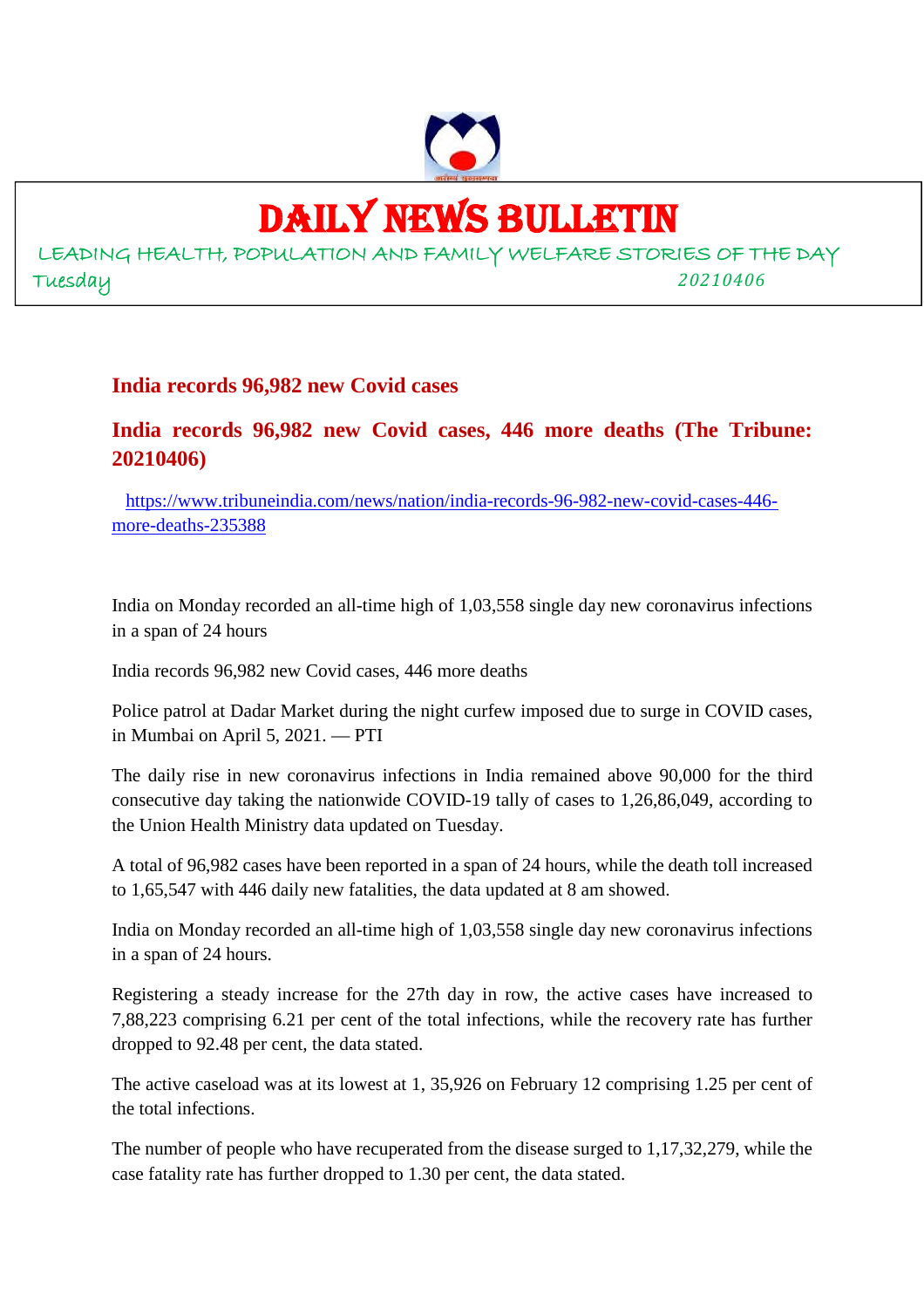India's COVID-19 tally had crossed the 20-lakh mark on August 7, 30 lakh on August 23, 40 lakh on September 5 and 50 lakh on September 16.It went past 60 lakh on September 28, 70 lakh on October 11, crossed 80 lakh on October 29, 90 lakh on November 20 and surpassed the one-crore mark on December 19.

According to the ICMR, 25,02,31,269 samples have been tested up to April 5 with 12,11,612 samples being tested on Monday.

The 446 new fatalities include 155 from Maharashtra, 72 from Punjab, 44 from Chhattisgarh, 32 from Karnataka, 15 each from Delhi, Gujarat and Madhya Pradesh, 13 from Uttar Pradesh, 12 each from Kerala and Rajasthan, 11 from Tamil Nadu and 10 from Jharkhand.

A total of 1,65,547 deaths have been reported so far in the country including 56,033 from Maharashtra, 12,789 from Tamil Nadu, 12,657 from Karnataka, 11,096 from Delhi, 10,348 from West Bengal, 8,894 from Uttar Pradesh and 7,244 from Andhra Pradesh and 7,155 from Punjab.

The health ministry stressed that more than 70 per cent of the deaths occurred due to comorbidities.

"Our figures are being reconciled with the Indian Council of Medical Research," the ministry said on its website, adding that state-wise distribution of figures is subject to further verification and reconciliation. — PTI

#### **Adult vaccination**

#### **Covid surge (The Tribune: 20210406)**

https://www.tribuneindia.com/news/editorials/covid-surge-235130

An alarming second wave demands adult vaccination

April is all set to be a challenging month for the people and government alike with Covid-19 restrictions getting expanded and lockdown measures reintroduced in some states. - File photo

April is all set to be a challenging month for the people and government alike with Covid-19 restrictions getting expanded and lockdown measures reintroduced in some states. A sudden surge in coronavirus cases, the steepest since September 16 last year, with the country recording over one lakh cases on Monday, has meant that a return to normalcy is going to take a while longer, ironically when the trajectory was expected to head south aided by vaccine optimism. But with only 10 states accounting for a majority of the cases, the government has preferred instead a national campaign beginning today to ensure community participation, Covid-appropriate behaviour, personal hygiene and sanitation to check the spike even as some countries like France and Bangladesh have seen a weeklong lockdown being implemented. The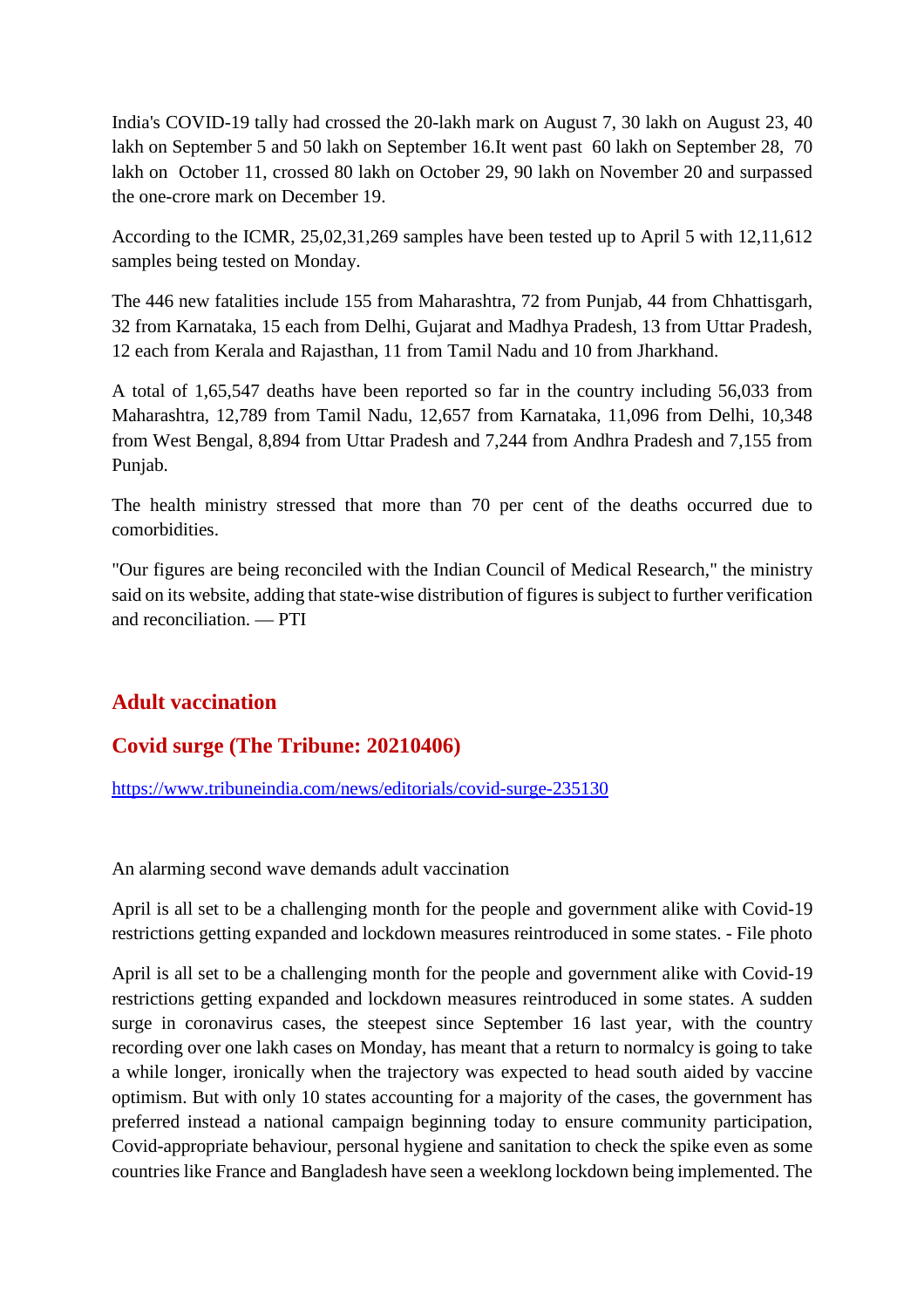rise in infections itself has been attributed to a severe decline in Covid protocol, pandemic fatigue and lack of effective containment measures. The impact on employment in business and industry will also unfold gradually, with restrictions impacting the workforce and output. Railway stations in states like Maharashtra have witnessed a rush of migrant workers bound for their home states.

The government, unwilling to fritter away the gains of managing the pandemic, has deputed health teams to visit the states witnessing a surge, with directives to curb the mortality rate and ramp up healthcare infrastructure. Faced with the task of rejuvenating the economy, emphasis is being laid on testing, tracing, treatment and vaccination to prevent the situation from getting out of hand that makes the task of protecting the economically vulnerable groups even more onerous.

The health authorities should get down to micro-managing the vaccination, zeroing in on regions witnessing the spike and taking steps that are required to avoid disruption to life. While the Centre has delegated to the states the discretion to take decisions based on local conditions in this case, frequent resort to restrictive measures will call for scrutiny. A fair bit of responsibility will also lie with the people by ensuring that they abide by the desired norms.

#### **Covid Passport (The Asian Age: 20210406)**

http://onlineepaper.asianage.com/articledetailpage.aspx?id=15510777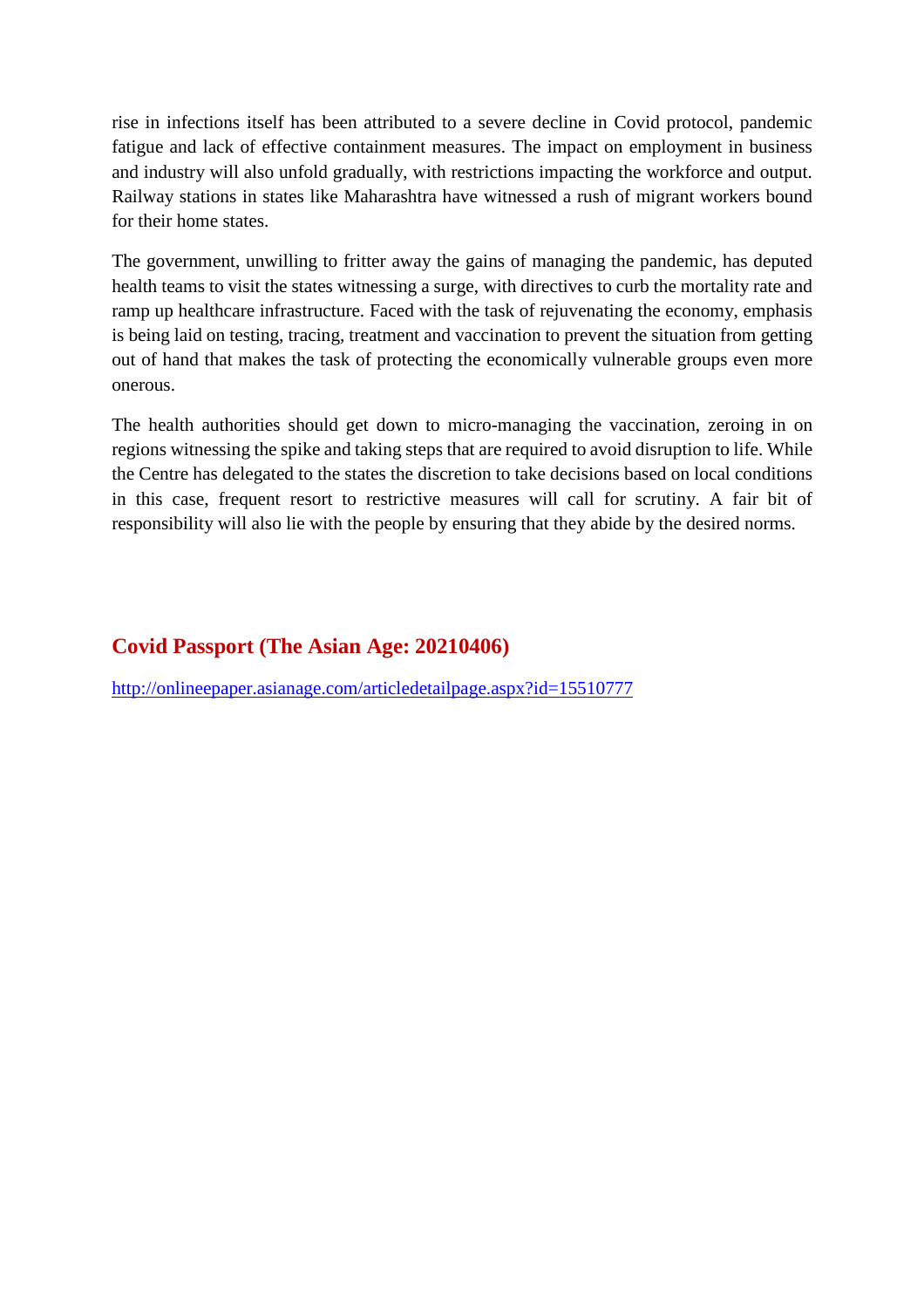# Boris for 'Covid passports', mass testing twice a week for all in UK

London, April 5: Prime Minister Boris Johnson is set to unveil a series of measures later on Monday as part of plans to start unlocking the UK from its coronavirus lockdown, including so-called Covid passports for mass events and a traffic lights system for foreign travel.

After a Cabinet meeting to finalise the latest set of plans, Mr Johnson will host a Downing Street press conference in the evening to set out details of the next stage in his roadmap which will see non-essential shops reopen and pubs and restau-



rants start serving outdoors from April 12. It comes as the government

announced plans for twice weekly free coronavirus tests for everyone in England to be rolled out from the end of this week.

"One of the things we don't want to see and just as the vaccination programme is working so well is getting new variants or risking new variants getting imported into this country," UK health<br>minister Edward Argar told the BBC, in reference to the "very cautious"<br>next phase of lifting lockdown restrictions.

As part of the announcements, Mr Johnson is expected to lay out details of trial events in the coming months that will explore how ventilation<br>and testing before and after events could help audiences back into arenas and auditoriums over a year after being shut<br>down to control the<br>spread of the deadly virus.

The trials will last until mid-May, when the next<br>phase of lockdown easing is scheduled.  $-PTI$ 

#### Covid – 19 Pandemic (The Asian Age: 20210406)

http://onlineepaper.asianage.com/articledetailpage.aspx?id=15510527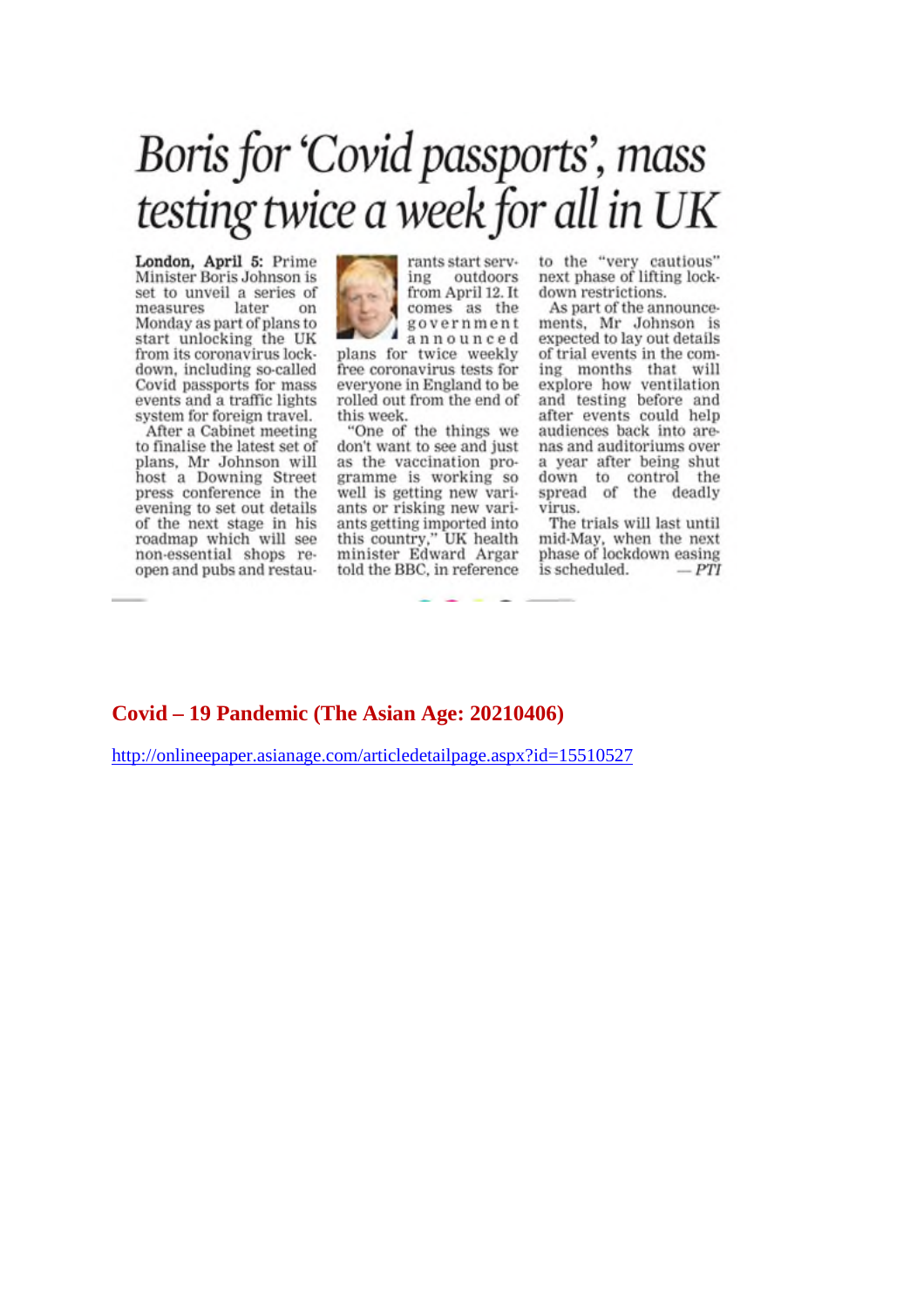## 4th wave of Covid-19 pandemic in Delhi: Jain

Says micro-containment zones being created where 2 or more cases are reported

#### AGE CORRESPONDENT

The AWIND KERIWAL<br>
Sovernment is taking a<br>
number of other deci-<br>
sions to contain the con-<br>
tagion, the minister<br>
tagin, the minister<br>
containment zones<br>
2 to 3 Covid cases are<br>
2 to 3 Covid cases are<br>
2 to 3 Covid cases

AGE CORRESPONDENT **a ARVIND KEIRIWAL**<br>NEW DERIVAL NEW DERIVAL NEW DERIVAL NEW DERIVAL NEW DERIVAL TREM in grower met is taking a number of other decident<br>fourth varies of the coronic assumed sail on the minister and the f



A health worker takes sample from a man for Covid test as coronavirus cases surge<br>across the country in New Delhi on Monday.  $-$  PTI

#### City records 3.548 new cases of Covid, 15 more deaths in a day

**COVICE, ID INDITE CIENTIES III A CLAY**<br>New Delhi, April 5: The testing capacity has been according to the latest<br>according to the distribution of the correlation of the properties of Monday while is prove computed the ma

#### 1/3 vaccination sites in govt hospitals to run round-the-clock

**TUIN FOUND d-the-clock New Delhi, April 5:** Covid-19 beds New Delhi, April 5: Covid-19 beds New New Methins increased at a space of vaccination into the space of the symphony and an increased by the section of the method

#### **Covid Passport (The Asian Age: 20210406)**

http://onlineepaper.asianage.com/articledetailpage.aspx?id=15510549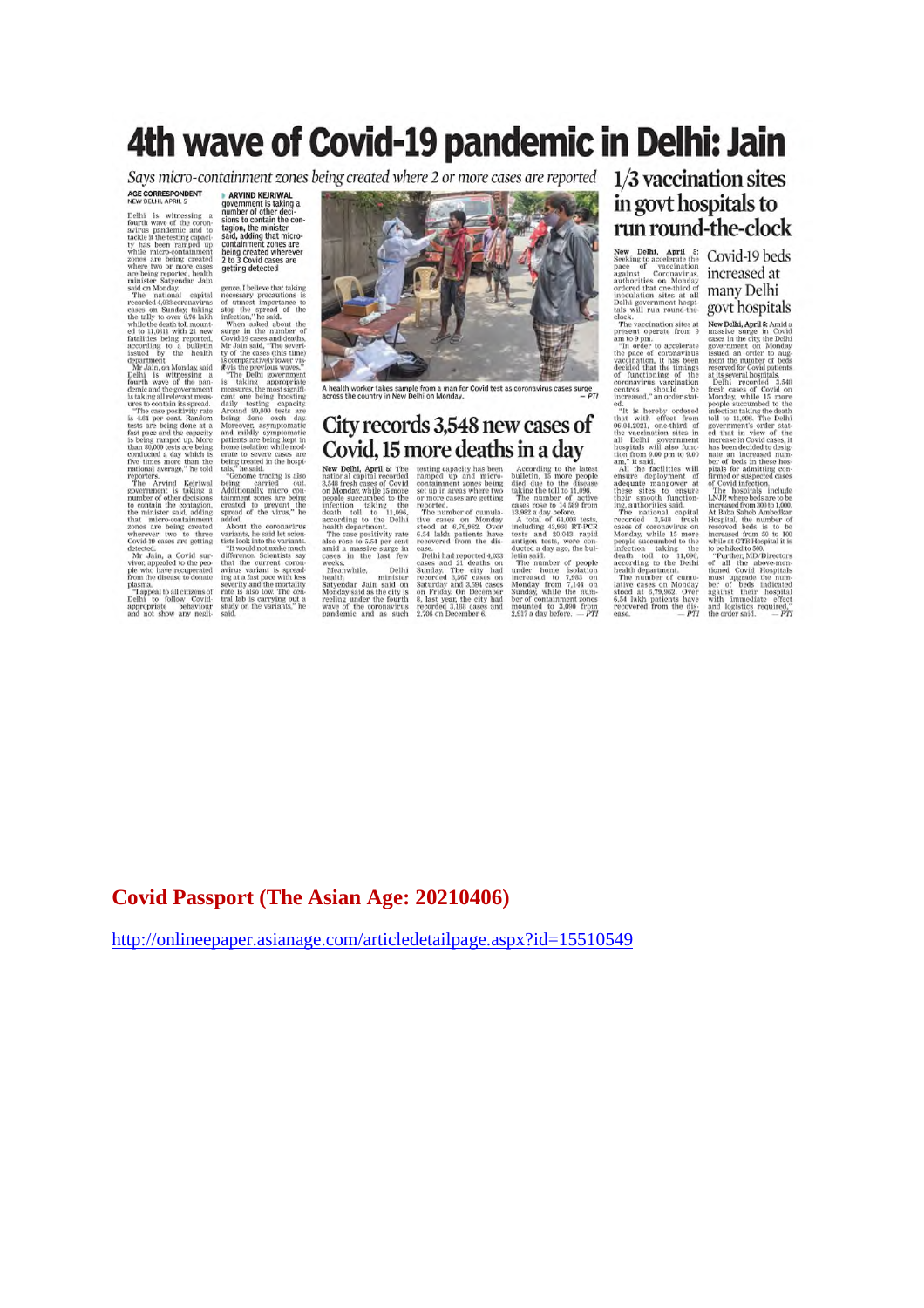# Coming soon: Covid passports

t has been more than a year since members of the human race, threatened by a microorganism, have been covering the most distinguishable part of their bodies, the face, with a mask and getting along with life. The new normal, forced by the Covid-19 pandemic, has several other elements that range from an unprecedented part of the workforce opting to "work from home" to a strict "no" to unbridled social dos to avoiding physical contact, even in the form of shaking hands with others.

"Quarantine", a word which rarely appeared in the media, has become as com-

Covid passports, or rather a Covid-status certification system, would record if a person has natural immunity after having the infection, has been vaccinated, or tested negative for Covid-19 recently.

mon as "weather". Application of a chemical on the hands immediately after touching an unfamiliar surface has almost become a part of human behaviour. Millions have experienced life in the confines of the four walls of a room for months on end. Travel has been reduced to a necessary evil. It's against this background that British PM Boris<br>Johnson has added "Covid passports" for mass events and a "traffic lights system" for foreign travel to the new normal's defining elements. These are parts of the measures he has suggested to stem the spiralling number of daily Covid-19 cases in his country.

Covid passports, or rather a Covid-status certification system, would record if a person has natural immunity after having the infection, has been vaccinated, or tested negative for Covid-19 recently. It

would be a deciding factor if one were to be allowed entry into sports events. nightclubs and theatres when they reopen. The "traffic light" system will rate overseas destinations based on a range of parameters such as proportion of a country's population which has been vaccinated, rates of infection, emerging new variants and access to reliable scientific data and genomic sequencing. Travellers from "green" countries won't be required to isolate while those from "amber" or "red" will have to self-isolate. It looks like humankind will have started living a different life before the virus departs.

#### **Sputnik V vaccine**

#### **Panacea Biotec to make 100 m doses of Sputnik V vaccine (The Hindu: 20210406)**

https://www.thehindu.com/sci-tech/health/

RDIF now has production pacts with five Indian firms

Vaccine and pharma major Panacea Biotec has joined a growing list of Indian firms cleared to produce Sputnik V, the Russian vaccine against COVID-19.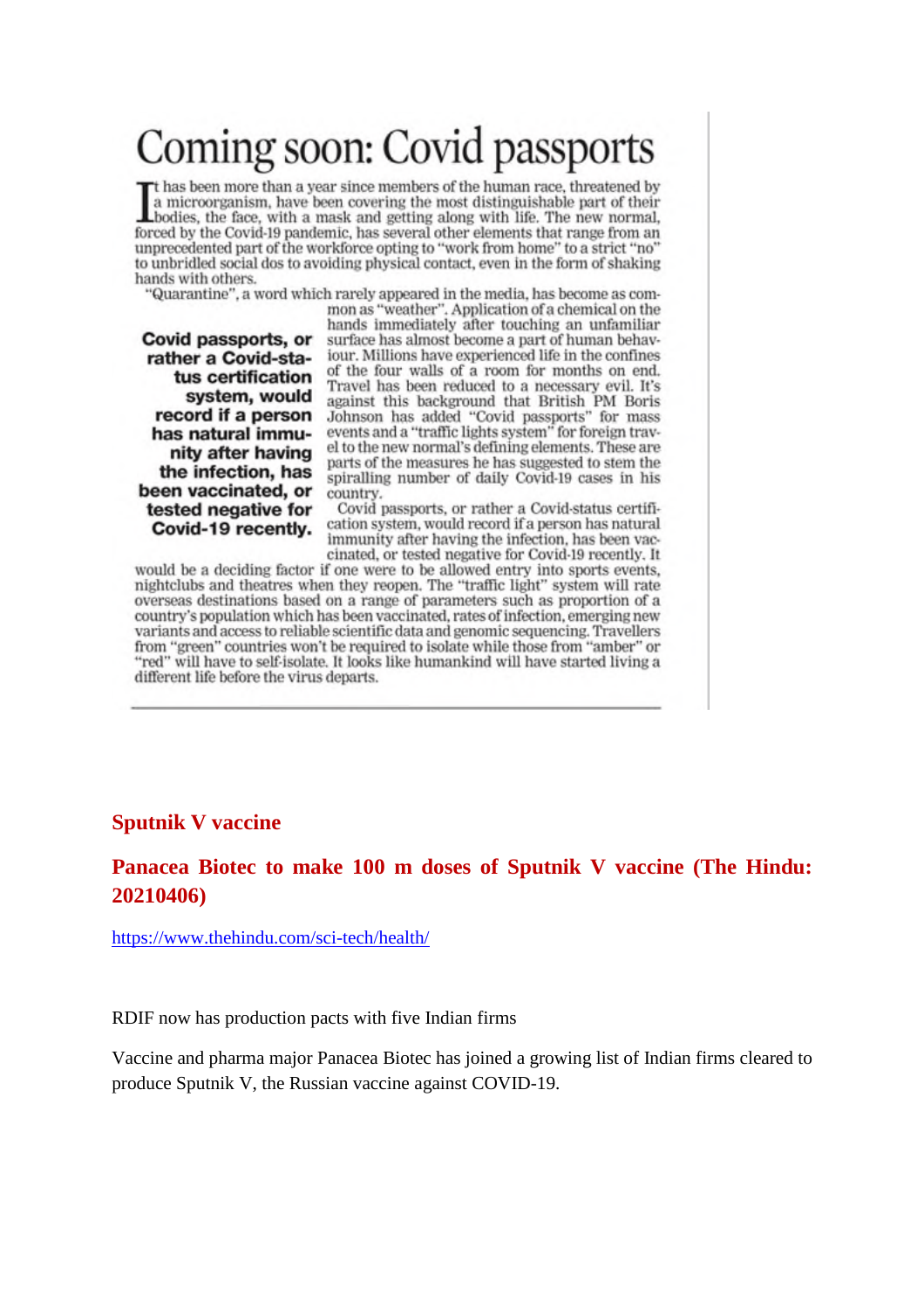#### **Coronavirus**

#### **Coronavirus | Second surge puts children, younger adults at high risk, say experts (The Hindu: 20210406)**

https://www.thehindu.com/sci-tech/health/coronavirus-second-surge-puts-children-youngeradults-at-high-risk-say-experts/article34216390.ece

Multiple super spreader events happening in schools, colleges, offices, public transport.

The second surge of COVID-19 puts children and younger adults at high risk with the situation being very grim especially in rural and tribal areas which were spared in the first wave, warn experts even as the country has been witnessing a steady rise in cases and with the government on Thursday opening up vaccination to all persons 45 years and above.

#### **Pregnancy**

#### **Decoded: Can you conceive while already being pregnant? (The Indian Express: 20210406)**

https://indianexpress.com/article/lifestyle/health/can-you-become-pregnant-while-beingpregnant-california-woman-symptoms-causes-superfetation-7256436/

Here's all you need to know about superfetation or getting pregnant again while being already pregnant in the same cycle

freezing embryo, how older can the egg be, what is embryo freezing, indianexpress.com, indianexpress, what is embryo, freezing embryo,Here's what to keep in mind about superfetation. (Source: Getty Images/Thinkstock)

The anatomy of the human body never fails to surprise with researches and studies often revealing newer things about it. Recently in a rarest of rare cases, a woman from California got pregnant while she was already pregnant — resulting in the birth of twin babies. The woman had earlier agreed to be a gestational surrogate mother for a Chinese couple but soon found out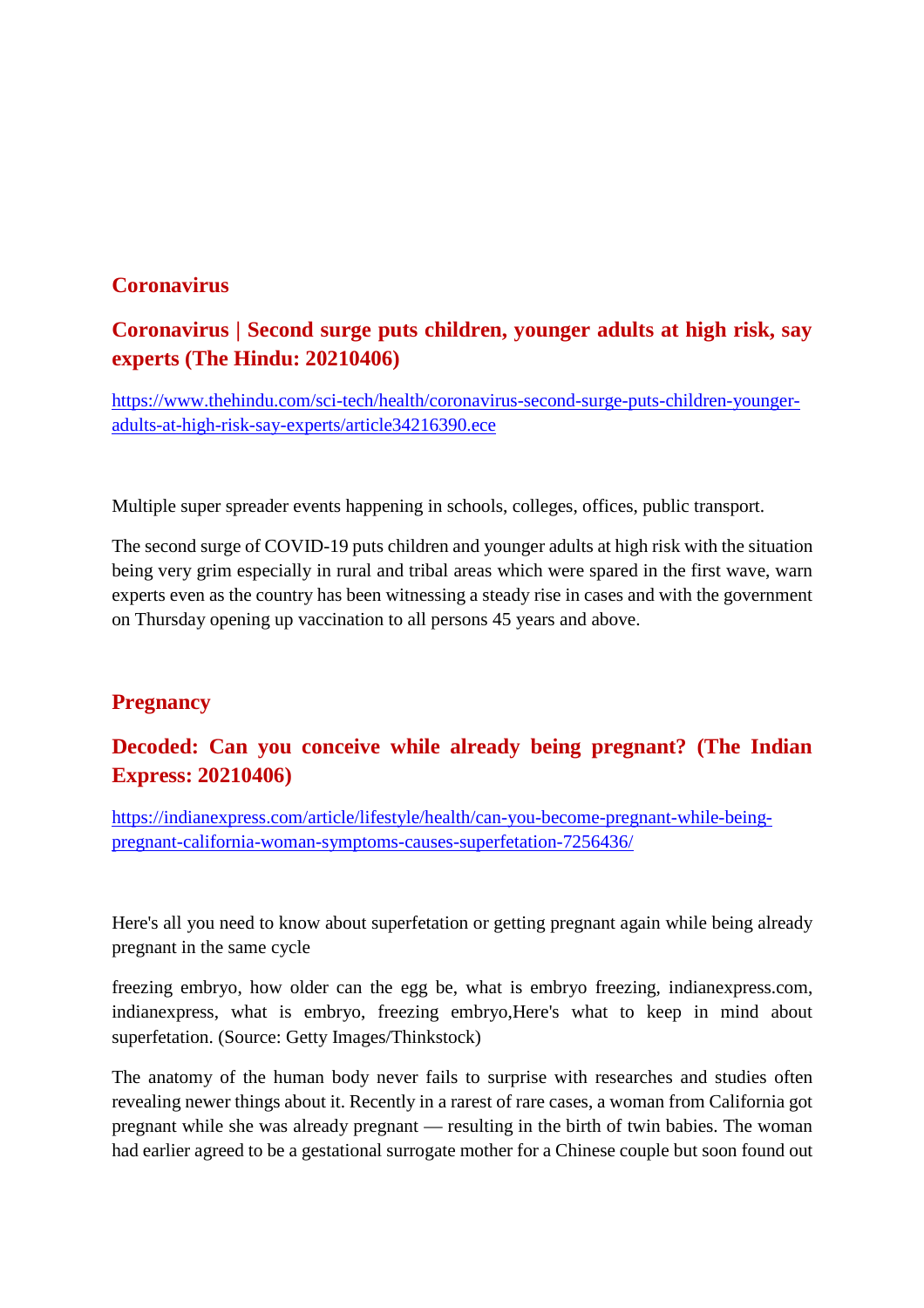that she was pregnant with non-identical twins. Tests showed that both children had two different sets of parents.

The mentioned case is an example of superfetation which means getting pregnant while being already pregnant in the same cycle. So how does it occur and what risks does it cause for mother and child/ren? Dr Ruby Sehra, senior consultant, gynaecology, Sri Balaji Action Medical Institute shares some insights.

#### What is superfetation?

In general cases, ovulation in women gets restricted right after they conceive, which reopens after the prevailing pregnancy cycle gets a closure. Also, certain hormonal changes do not allow another embryo to develop. But in some rare cases, ovulation remains open for few days even after women conceive. If, during this period (within 10 days), such women have sexual intercourse, then there is a possibility of the occurrence of another foetus and its development. It is more like additional ovulation. Also, in general cases, the thin layer of the endometrial line doesn't let another foetus enter the already developing embryo, but in rare cases, it successfully penetrates through it and starts developing. Hence children born out of such condition are twins but not identical.

coronavirus pandemic, pregnancy scans, things to know if you are pregnant, pregnancy and health, parenting, indian express, indian express news Unlike superfetation, in superfecundation, the timing of second intercourse differs.(Source: Getty Images/Thinkstock)

Superfetation and superfecundation

This is something most people have confusion about. Unlike superfetation, in superfecundation, the timing of second intercourse differs. It occurs with same day ovulation with two different fathers, while in superfetation, the second ovulation can occur even weeks apart.

ALSO READ |Covid-19: Simple precautionary measures and immunity-bosting tips for pregnant women

Is there any risk to mother or child?

Although this is a rarest of a rare condition which involves hardly any risk for the mother, the risk of having a premature baby highly prevails, that too because while one baby may be ready to be born, the other one might be at the developing stage in the womb.

"Opt for a safer pregnancy. Especially the couples choosing to be parents through surrogacy should be more aware of its safe procedure," mentioned Dr Sehra.

"As far as its symptoms are concerned, the possibility of expecting twins can fall under this category as long as the process mentioned above has taken place and as an adult, we should responsibly know about our acts and their possible results," said Dr Sehra.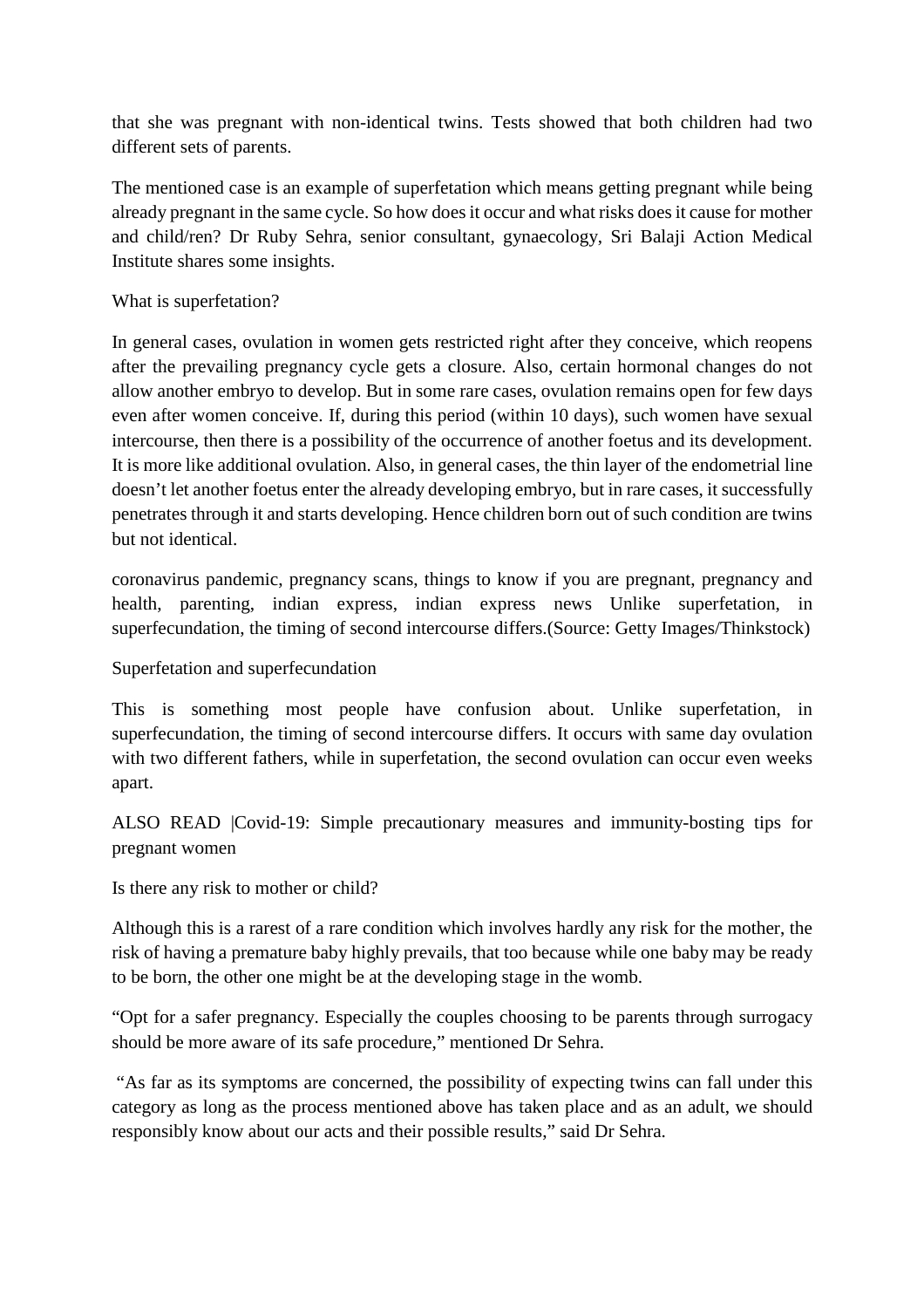#### **Coronavirus vaccine**

#### **Coronavirus vaccine: How long does COVID-19 vaccine immunity last? Here's what research has found (The Times of India: 20210406)**

https://timesofindia.indiatimes.com/life-style/health-fitness/health-news/coronavirus-vaccinehow-long-does-covid-19-vaccine-immunity-last-heres-what-research-hasfound/photostory/81912299.cms

With the rollout of the vaccines in and around the world, people have developed a sense of hope and optimism. Millions have already got themselves vaccinated and others are queuing up for the same. However, questions about the vaccine's efficacy and the duration of immunity it provides still remains to be answered. People are curious to know as to how long the immunity from the COVID-19 vaccination lasts?

02/6How important is it to get the COVID-19 vaccine?

Considering the young and the elderly are both equally susceptible to the deadly coronavirus, it is important that each and every person, falling under the eligibility criteria, get themselves vaccinated. While you may not feel the need to get vaccinated considering you are young or have no pre-existing comorbidity, it is crucial that we protect the most vulnerable in our community and that can only be achieved through mass-vaccination.

03/6Does COVID-19 vaccine provide immunity against the virus?

COVID-19 vaccines help our bodies develop immunity against SARs-COV-2 infection. It revs up the body's immune response against deadly pathogens and develops antibodies that provide lasting immunity for the future.

However, since the novel coronavirus is a new type of virus and COVID vaccines have just been developed, there's no solid evidence that could determine how well a person is protected after the vaccination or the duration of immunity it provides.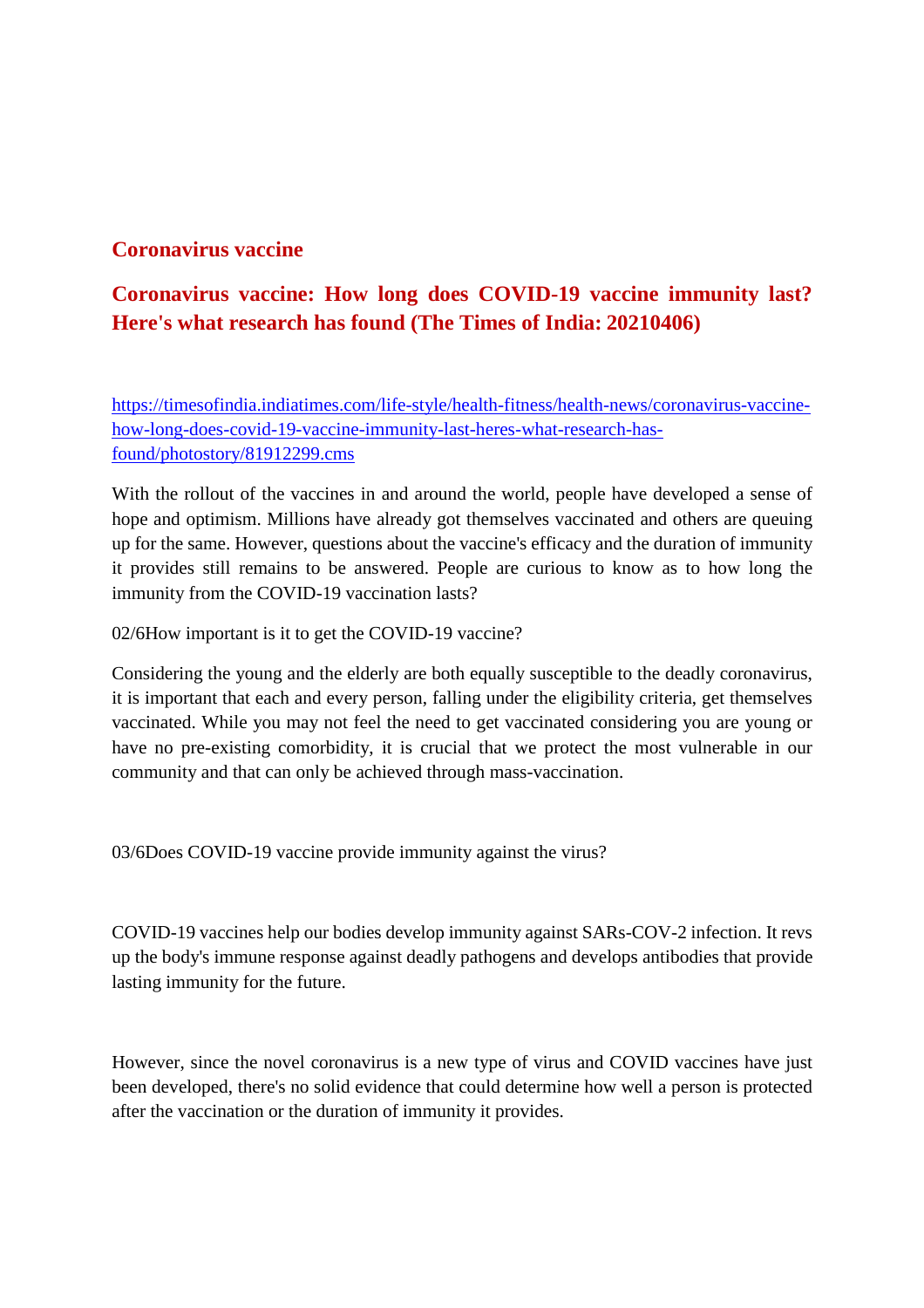#### 04/6The study

A new report by the Centers for Disease Control and Prevention (CDC) looked into the data of 4,000 vaccinated healthcare professionals and frontline workers.

The study found that the messenger RNA (mRNA) vaccines developed by Pfizer-BioNTech and Moderna were effective in 80 percent of cases after the first dose and 90 percent after the second dose.

Additionally, they discovered that the vaccines reduce the risk of COVID-19 transmission by vaccinated individuals to others.

"Reducing the risk for transmissible infection, which can occur among persons with asymptomatic infection or among persons several days before symptoms onset, is especially important among healthcare personnel, first responders, and other essential and frontline workers given their potential to transmit the virus through frequent close contact with patients and the public," the report stated.

05/6How long does the protection last?

Researchers involved in the phase 3 trial of the Pfizer-BioNTech vaccines said that the immunization is prevalent for at least 6 months in vaccinated people. It found that the vaccine is 100% effective against the ailments listed down by the CDC and 95.3% effective against severe COVID-19 infections as referred to by the Food and Drug Administration (FDA).

In addition to that, the Pfizer-BioNTech vaccine is said to be effective against the South African variant known as B.1.351.

06/6Should you continue wearing masks?

At the current stage, we cannot wholly depend on the COVID vaccines for immunity. It is important that we continue wearing well-fitted masks and practice social distancing.

Following all public health measures is crucial to contain the virus and protect ourselves and loved ones from the same.

Find out about the latest Lifestyle, Fashion & Beauty trends, Relationship tips & the buzz on Health & Food.

#### **Vaccination (Hindustan: 20210406)**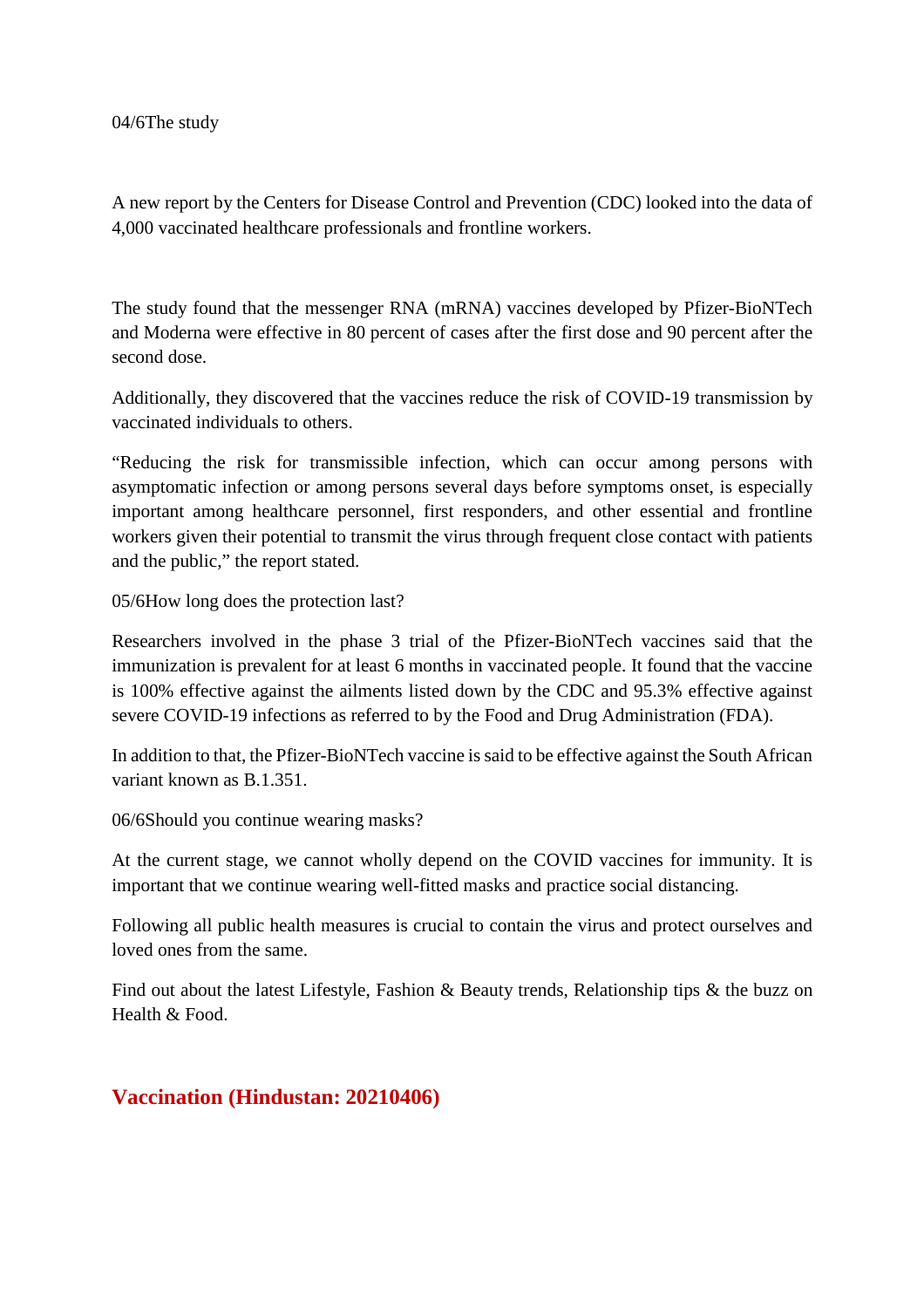https://epaper.livehindustan.com/imageview\_746850\_52142172\_4\_1\_06-04- 2021\_0\_i\_1\_sf.html

# फैसला: दिल्ली में २४ घंटे टीकाकरण होगा

नई दिल्ली | वरिष्ट संवाददाता

दिल्ली सरकार के अस्पतालों में बने टीकाकरण केंद्रों पर अब 24 घंटे कोरोना के टीके लगाए जाएंगे। तेजी से बढ़ते संक्रमण को देखते हुए स्वास्थ्य विभाग ने सोमवार को यह आदेश जारी किया। आज से यह आदेश लागू होगा।

अभी सुबह नौ से रात नौ बजे तक टीकाकरण हो रहा था। हालांकि, लोकनायक समेत कछ निजी अस्पताल 24 घंटे टीके लगा रहे थे। इसी क्रम में स्वास्थ्य विभाग ने आदेश दिया है। कहा गया है कि सभी सरकारी अस्पतालों में बने एक तिहाई केंद्र रात नौ से सबह नौ बजे तक खलेंगे।

▶ 1540 बेड बढे पेज 02



#### **Lifestyle Chang (Hindustan: 20210406)**

https://epaper.livehindustan.com/imageview\_746851\_52148006\_4\_1\_06-04- 2021 2 i 1 sf.html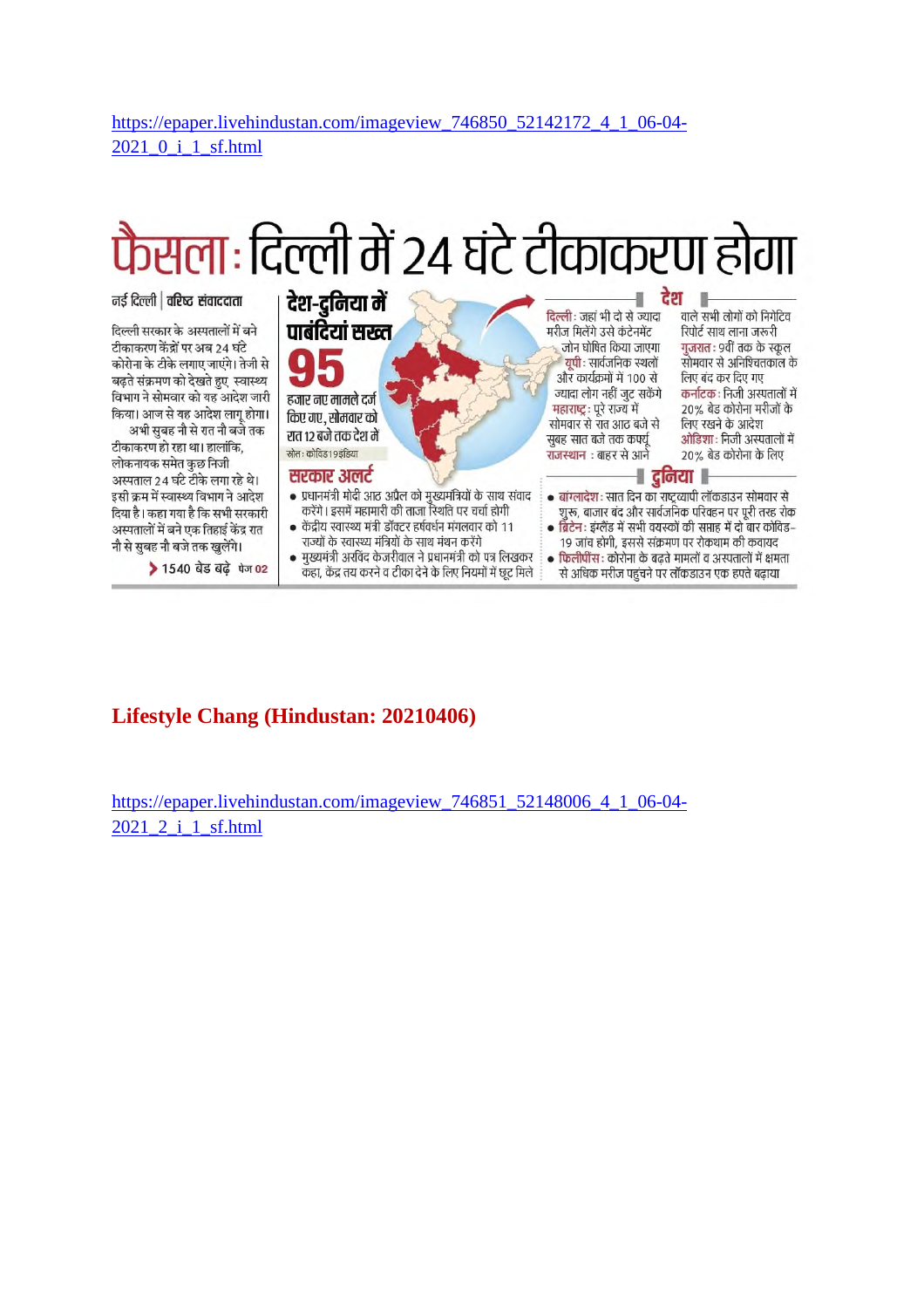## महामारी को मात देनी है तो बदलनी होंगी कई आदतें

कोरोना महामारी एक बार फिर भयावह हो चली है। पिछले साल संक्रमण<br>शुरू होने के बाद लोग गंभीरता से नियमों का पालन कर रहे थे। मगर अब ू<br>दूसरी लहर के वक्त तस्वीर पहले जैसी नजर नहीं आती। महामारी को मात<br>देनी है तो खुद की लापरवाहियों पर पाबंदी लगानी होगी। अब वक्त का ताकाजा यही है कि हम नई आदतें अपनाएं और पुरानी को बदलें।



<mark>ी</mark> मास्कः आधे लोग भी नहीं पहन रहे

.<br>पिछले साल फरवरी-मार्च में मास्क की मांग 408 .<br>फीसदी तक बढ़ी गई थी। बिना मास्क पहने लोग<br>घर से नहीं निकल रहे थे। मगर स्वास्थ्य मंत्रालय द्वारा मार्च 2021 में किए गए एक सर्वे में पता चला कि 90 फीसदी लोग मास्क का महत्व तो जानते हैं पर सिर्फ 44 फीसदी लोग ही मास्क पहन रहे हैं। लोकल सर्कल के एक सर्वे के मुताबिक, केवल 29% लोगों ने माना कि<br>उनके इलाके में लोग मास्क पहन रहे

#### ी शैनेटाइजर : मांग में 50 फीसदी की कमी

नौलसन के एक सर्वे के मुताबिक, पिछले साल फरवरी व मार्च में सैनेटाइजर की मांग 1425 फीसदी तक बढ़  $\bullet$ गई थी। यहां तक की 91 फीसदी लोगों ने सैनेटाइजर  $\blacksquare$ œ .<br>के बॉटल खरीदकर घरों में रख लिए थे। करीब 94 फीसदी लोग घर के अंदर रहते हुए भी सैनेटाइजर का इस्तेमाल कर रहे थे। मगर साल भर बाद इसमें भारी गिरावट, मांग में 50 फीसदी तक कमी आई। हर्बल उत्पादों की ओर लोगों का रुझान बढ़ा।

#### <mark>3</mark> सामाजिक दरी: बाजार से स्टेशन तक भीड

.<br>पिछले साल लॉकडाउन लगने से लोग घरों में कैद रहा था। दुकानों के आगे बकायदा चिह्न बनाए गए<br>थे, बाहर निकलने से लोग डर रहे थे। पर अब सब बदल गया। सर्वे के मुताबिक, सिर्फ 11 फीसदी लोग मान रहे कि सामाजिक दूरी का नियम प्रभावी है और लोग उसका पालन कर रहे। लेकिन बाजार, ट्रेन, स्टेशन या फिर सड़कों पर कहीं भी सामाजिक दूरी नजर नहीं आती।

#### 4 स्वच्छताः बार-बार हाथ धोना भूल गए

कोरोना वायरस संक्रमण से बचने के लिए स्वच्छत सबसे बड़ा हथियार था। लोग जमकर साफ-सफाई समा मेड़ा लामसा मारता का समारता है।<br>कर रहे थे। ग्रोफर्स के एक सर्वे के मुताबिक,<br>शौचालय, फर्श, बर्तन और सब्जियां साफ करने वाले क्लीनर की बिक्री 184 फीसदी तक बढ़ी थी। .<br>बाहर से खाने की बिक्री 170 फीसदी तक बढ़ गई थी।<br>नीलसन के मुताबिक, 94 फीसदी लोग कुछ खाने से पहले हाथ धोने को प्रमुखता देते थे, इनमें से 62 फीसदी लोग लगातार यह<br>काम करते थे। लेकिन अब इसमें बदलाव देखने को मिल रहा है। इसमें कमी दर्ज की जा रही है।

#### **Health Care Services (Hindustan: 20210406)**

https://epaper.livehindustan.com/imageview 746851 52148626 4 1 06-04-2021 2 i 1 sf.html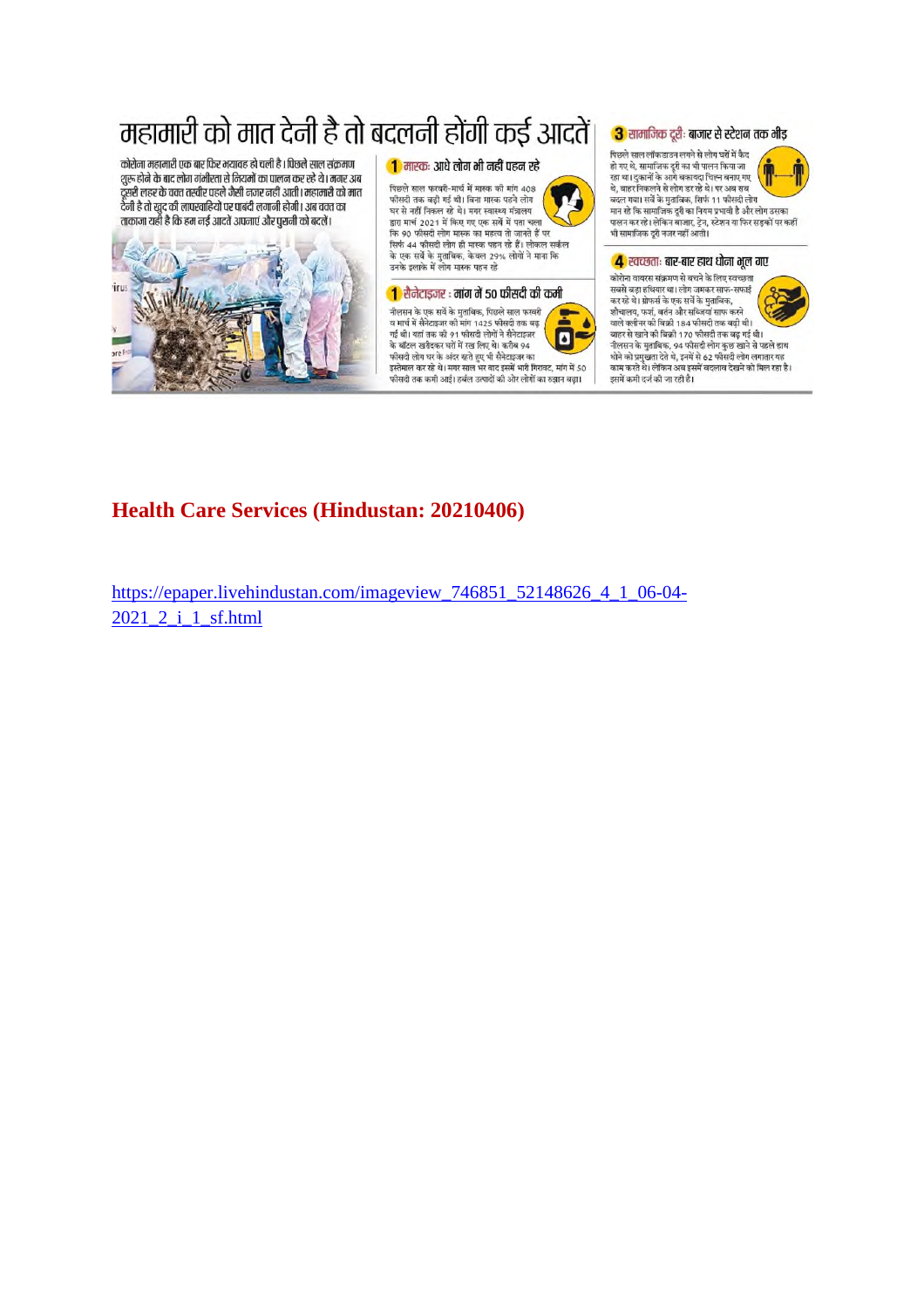# अस्पतालों को 354 वेंटिलेटर बेड भी बढ़ाने के आदेश दिए सरकारी अस्पतालों में 1540 कोविड बेड बढ़े



#### नई दिल्ली | वरिष्ट संवाददाता

कोरोना के बढ़ते मामलों को देखते हुए दिल्ली सरकार के 11 अस्पतालों में कोविड बेड बढाए गए हैं। स्वास्थ्य विभाग ने इन अस्पतालों के चिकित्सा निदेशकों को आदेश जारी कर दिया है। आदेश के मुताबिक 11 सरकारी अस्पतालों में 1540 सामान्य कोविड बेड और 354 वेंटिलेटर बेड बढाने के लिए कहा गया है।

इन अस्पतालों में वर्तमान समय में वेंटिलेटर बेड की कुल संख्या 276 है, जिसे अब बढ़ाकर 630 कर दिया गया है। वहीं सामान्य कोविड बेड की कुल संख्या 1370 है, जिसे बढाकर 2910 कर दिया गया है।

इन 11 अस्पतालों में छह अस्पताल ऐसे भी हैं, जिन्हें फरवरी 2021 को कोरोना संक्रमण के मामलों में कमी आने के बाद नॉन-कोविड घोषित कर दिया गया था। अब फिर संक्रमण बढ़ने पर अब इन अस्पतालों में कोरोना के इलाज के लिए बेड आरक्षित कर दिए गए हैं।

राजीव गांधी सुपरस्पेशलिटी अस्पताल, लोकनायक, बाबा साहेब अंबेडकर अस्पताल. बुराड़ी अस्पताल, अंबेडकर नगर अस्पताल , जीटीबी अस्पताल. दीनदयाल उपाध्याय अस्पताल , दीप चंद बंधु, संजय गांधी मेमोरियल, आचार्य भिक्षु और एसआरसी अस्पताल में कोरोना को



नई दिल्ली में सोमवार को आरटीपीसीआर जांच कराती महिला। • हिन्दुस्तान

## दो से अधिक संकमित मिले तो कंटेनमेंट जोन : जैन

स्वास्थ्य मंत्री सत्येंद्र जैन ने कहा कि दिल्ली में जहां भी दो से ज्यादा कोरोना संक्रमण के मामले आएंगे, वहां माइक्रो कंटेनमेंट जोन बनाए जाएंगे। कोरोना महामारी की रोकथाम के लिए दिल्ली के अंदर माइक्रो कंटेनमेंट जोन बनाए जा रहे हैं। एक ही जगह पर 2-3 संक्रमित मिलने पर उस जगह को कंटेनमेंट जोन बनाया जाएगा।

### तीन संक्रमित मिलने पर पूरी इमारत सील होगी

दक्षिणी और दक्षिणी-पूर्वी जिलों में जिस मकान में संक्रमित मिलते थे. उसे कंटेनमेंट जोन बनाया जाता था। अब किसी इमारत में तीन या तीन से अधिक केस मिलने पर पूरी इमारत को कंटेनमेंट जोन बनाया जा रहा। दक्षिणी दिल्ली में 749 कंटेनमेंट जोन हैं।

प्लाज्मा

फीसदी की दर से दिल्ली में कोरोना संक्रमण बढ रहा

 $1.64$  फ़ीसदी की दर से<br>मौत हो रही है

### कोरोना नियमों का पालन कर रोक सकते हैं महामारी

जैन ने कहा कि रविवार को 4.033 संक्रमण के मामले आए थे। संक्रमण के मामले 4 .64 प्रतिशत की दर से बढ़ रहे हैं। पूरे देश में एक लाख से ज्यादा मामले आए. जो अब तक का सर्वाधिक आंकडा है। कोरोना नियमों का पालन करके ही संक्रमण को रोक सकते हैं।

सत्येंद्र जैन ने कोरोना संक्रमण से स्वस्थ होने वाले लोगों से जाना वा कारे की शाीन की वै। रावों रे कवा कि वापो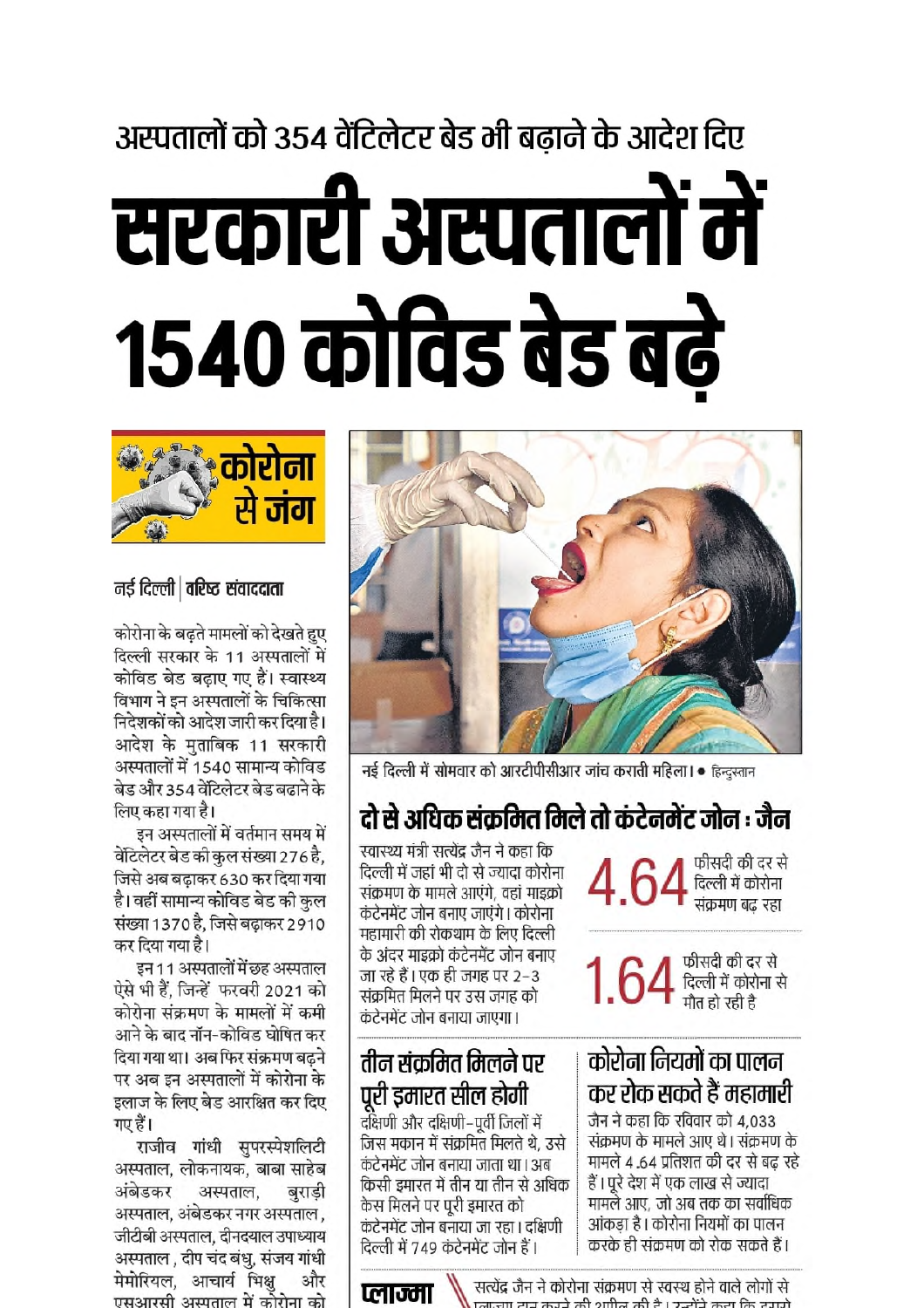#### **Vaccination Centre (Hindustan: 20210406)**

https://epaper.livehindustan.com/imageview\_746851\_52138300\_4\_1\_06-04- 2021\_2\_i\_1\_sf.html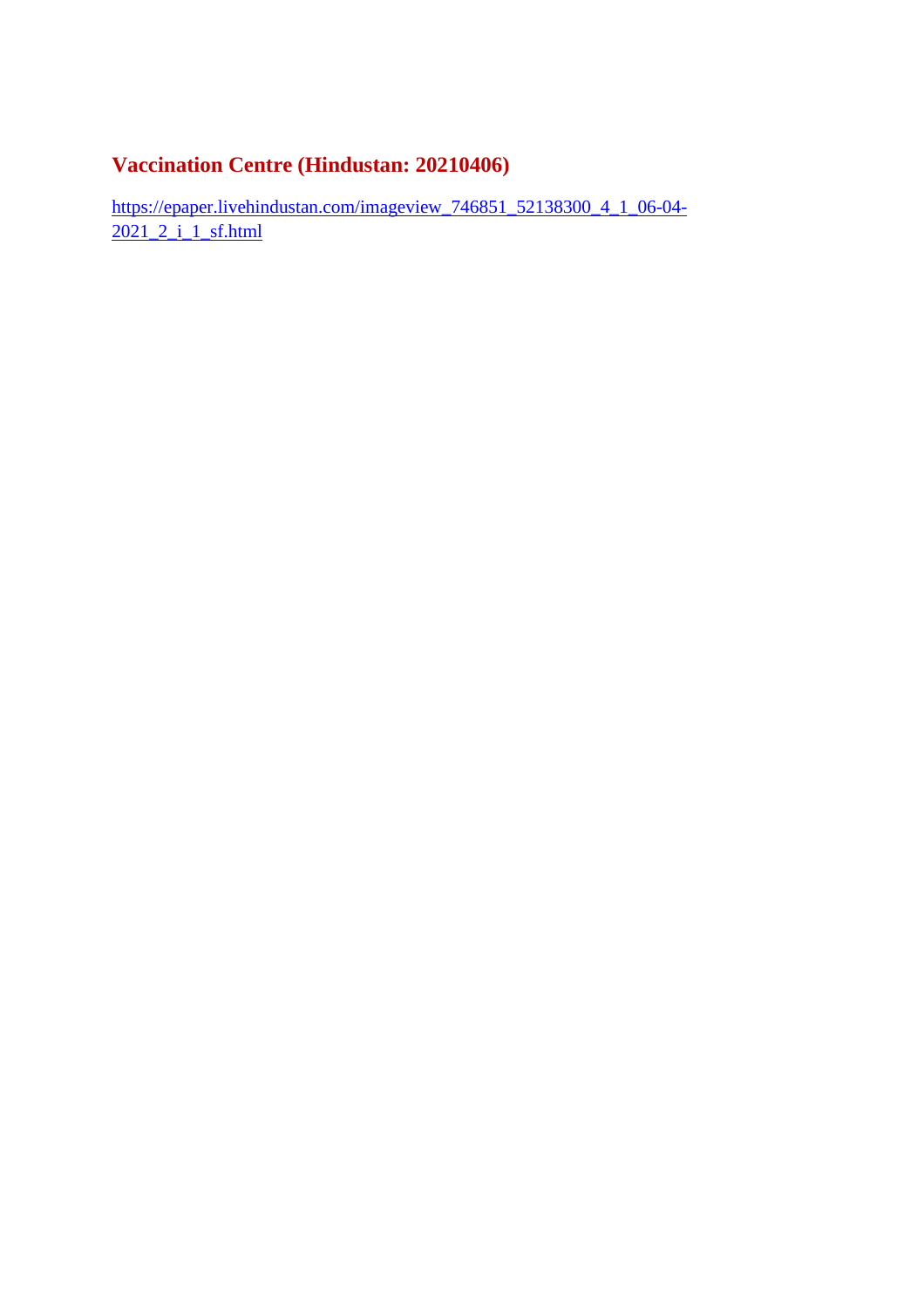# टीकाकरण केंद्र खोलने की शर्तें आसान हों : केजरीवाल

# मांग

### नई दिल्ली | वरिष्ट संवाददाता

मुख्यमंत्री अरविंद केजरीवाल ने प्रधानमंत्री नरेंद्र मोदी को पत्र लिखकर टीकाकरण केंद्र खोलने की शर्तों में छूट देने की मांग की है। साथ ही टीकाकरण की उम्र सीमा की बाध्यता भी हटाने की मांग की है।

मुख्यमंत्री ने पत्र में लिखा है कि देशभर में नए सिरे से कोरोना के बढ़ते संक्रमण ने नई चिंता और चुनौती पेश की है। इसलिए हमें टीकाकरण अभियान को और तेजी से आगे बढ़ाना होगा। अगर नए केंद्र खोलने के नियमों को सरल किया जाता है और सभी को टीका लगाने की इजाजत दी जाती है, तो दिल्ली सरकार सभी दिल्लीवासियों को तीन महीने के अंदर टीका लगा सकती है। मुख्यमंत्री ने पत्र में लिखा कि टीकाकरण केंद्रों को लेकर केंद्र सरकार ने कई कठिन नियम और शर्ते लगाई हैं. जिनमें ढील देने की जरूरत है। मसलन केंद्र सरकार के निर्देशों के मुताबिक,



अरविंद केजरीवाल, मुख्यमंत्री

टीकाकरण केंद्र केवल अस्पतालों या डिस्पेंसरी में ही बनाए जा सकते हैं। शुरू में यह इसलिए किया गया था कि यदि किसी पर वैक्सीन का दुष्प्रभाव हो तो तुरंत उसका अस्पताल में इलाज किया जा सके। पिछले तीन महीनों में टीकाकरण से यह साफ हो गया कि वैक्सीन सुरक्षित है। इसलिए अनुरोध है कि इस शर्त को हटाया जाए, ताकि स्कूलों, सामुदायिक भवनों और अन्य स्थानों पर बड़े स्तर पर टीकाकरण केंद्र बनाए जा सकें।

मुख्यमंत्री ने पत्र में लिखा है कि टीकाकरण की उम्र सीमा की बाध्यता हटाते हुए इसे सभी के लिए उपलब्ध कराया जाए। इससे लोगों में झिझक दूर होगी और ज्यादा से ज्यादा लोग टीका लगवाने के लिए सामने आएंगे।